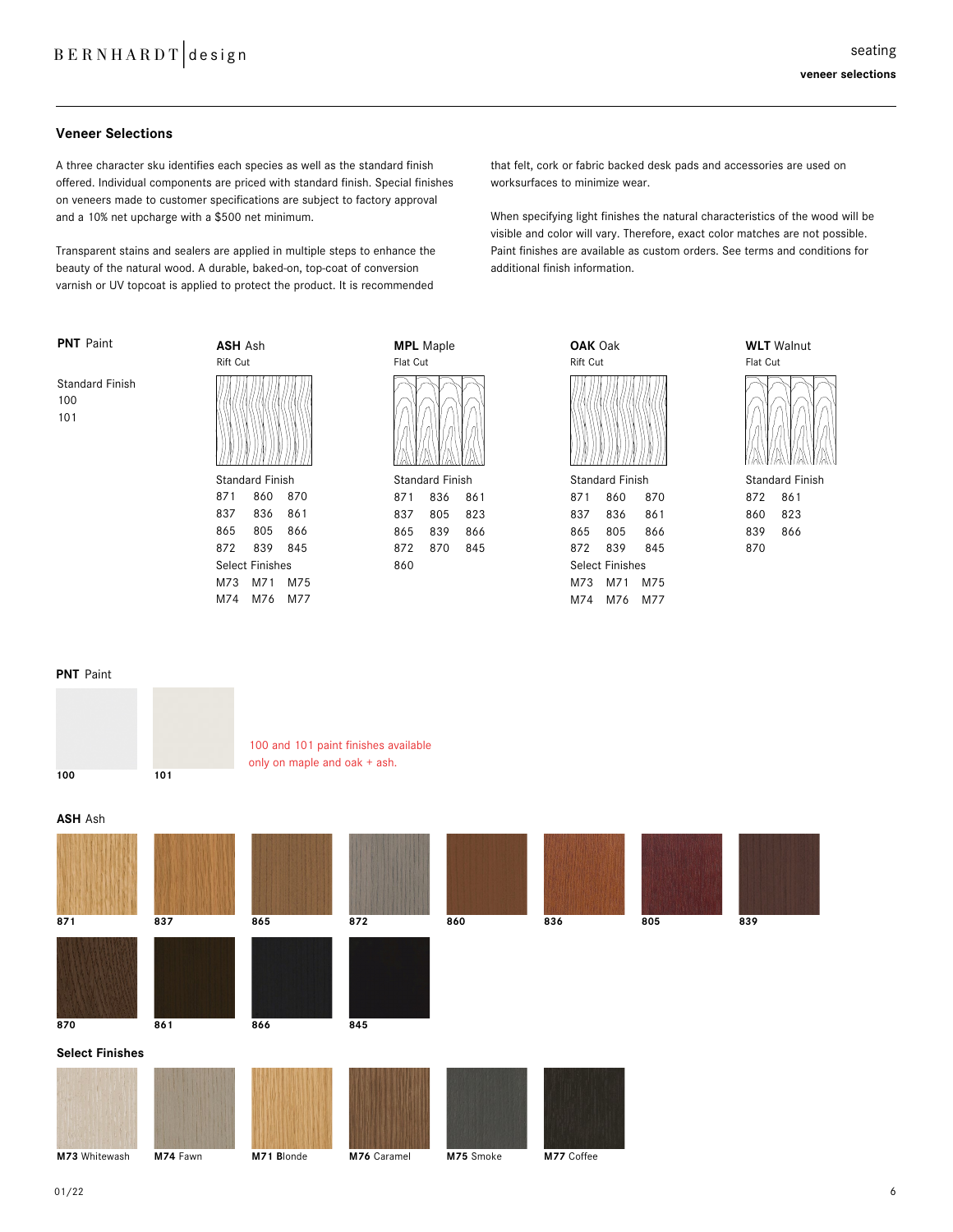| <b>Veneer Selections</b> |          |            |             |           |            |     |     |
|--------------------------|----------|------------|-------------|-----------|------------|-----|-----|
| <b>MPL</b> Maple         |          |            |             |           |            |     |     |
|                          |          |            |             |           |            |     |     |
| 871                      | 837      | 865        | 872         | 860       | 836        | 805 | 839 |
| 870                      | 861      | 823        | 866         | 845       |            |     |     |
| OAK Oak                  |          |            |             |           |            |     |     |
| 871                      | 837      | 865        | 872         | 860       | 836        | 805 | 839 |
| 870                      | 861      | 866        | 845         |           |            |     |     |
| <b>Select Finishes</b>   |          |            |             |           |            |     |     |
|                          |          |            |             |           |            |     |     |
| M73 Whitewash            | M74 Fawn | M71 Blonde | M76 Caramel | M75 Smoke | M77 Coffee |     |     |
| <b>WLT</b> Walnut        |          |            |             |           |            |     |     |
| 872                      | 860      | 839        | 870         | 861       | 823        | 866 |     |